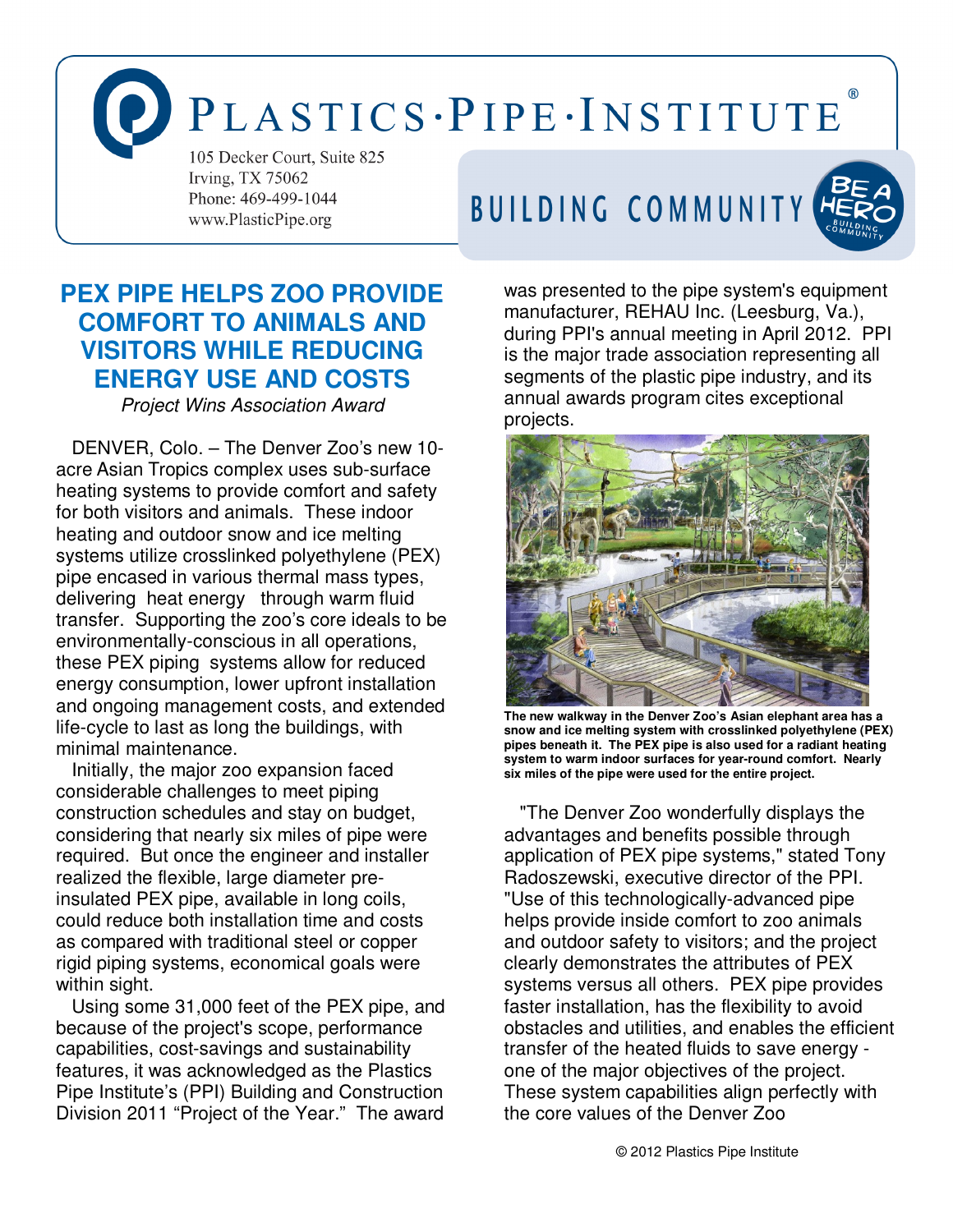PLASTICS·PIPE·INSTITUTE

105 Decker Court, Suite 825 Irving, TX 75062 Phone: 469-499-1044 www.PlasticPipe.org





organization, which is committed to fostering progressive sustainability efforts. The PEX pipe provides a smart, green and reliable system that advances this commitment. The zoo has been recognized with numerous awards as the greenest in the country."

#### **Duplicating Asia in Denver**

The Asian Tropics complex opened in June 2012 and allows visitors to explore the rich history of animals in Asian culture. Designed to provide a natural environment for the animals, the complex also features numerous aspects of sustainable design.

The overall design of the heating and melting systems is expected to save \$150,000 a year in energy and waste hauling costs by converting more than 90% of the zoo's waste into clean, usable onsite energy and reducing the zoo's annual landfill contributions by 1.5 million pounds. This, along with retaining heat through the use of the PEX radiant systems, has led the zoo to seek LEED® certification for the Toyota Elephant Passage at the platinum level, the highest level achievable from the U.S. Green Building Council.

The Asian Village is home to three largeanimal habitats for Asian elephants, Indian rhinos and Malayan tapirs. These feature shade structures, deep pools for wading and swimming, mud wallows, scratching posts and even hot tubs for cooler days. To accomplish this, nearly 3,000 feet of large-diameter preinsulated PEX energy-transfer pipe is used to distribute heated fluid to various areas and buildings within the complex from a heat plant including four gas-fired 500,000 Btu/h condensing boilers. The large diameter PEX was installed using an electrically-fused polymer fitting system with an integrated

resistance wire. The fusion machine automatically sets the welding parameters and heats the wire to the required temperature to fuse the sections together.

In parts of the complex, more than 13,000 feet of REHAU's 5/8 inch oxygen barrier crosslinked polyethylene pipe was used for the snow and ice melting systems installed in all the pedestrian walkways, bridges and exhibit entryways, as well as in the dock area to provide a safe, clear path for visitors and zoo employees during snowy months. Nearly 15,000 feet of  $1/2$  inch RAUPEX  $O<sub>2</sub>$  Barrier pipe was used for the radiant systems in the rhino and elephant holding buildings, which will provide a warm, familiar climate for the animals during the Colorado winter season.



**Four parallel, five-inch diameter, pre-insulated PEX pipes are laid out side-by-side for supply of heated fluid for snow melting and radiant heating within the new Asian Tropics complex. These flexible pipes follow the contours of the land over long distances.**